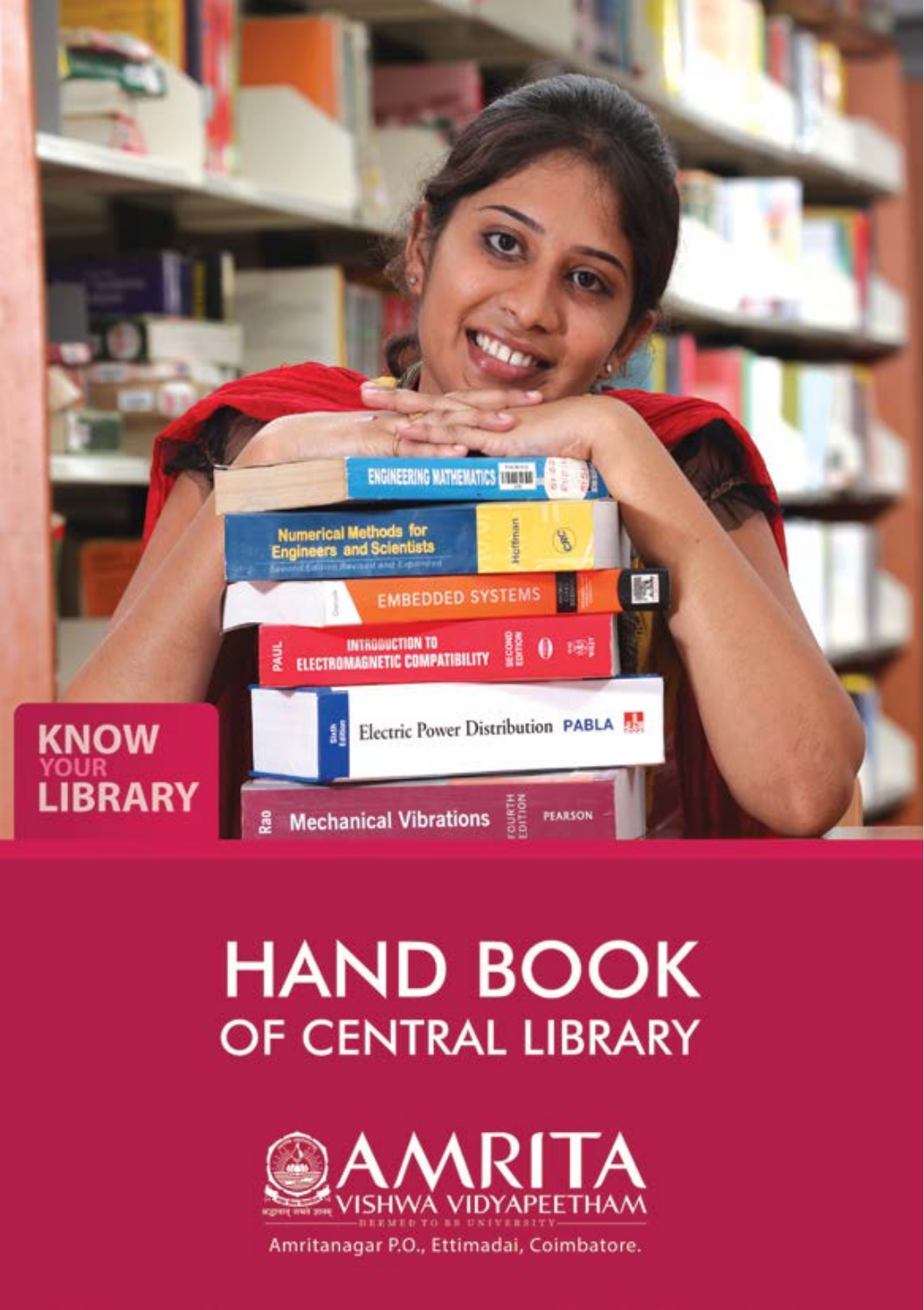# **CONTENTS**

| 1. | Objectives                           | 01 |
|----|--------------------------------------|----|
|    | 2. About Central Library             | 01 |
| 3. | <b>Library Sections</b>              | 05 |
| 4. | <b>Library Services</b>              | 05 |
| 5. | <b>Library Facilities</b>            | 06 |
|    | 6. Floor Plan                        | 07 |
|    | 7. Library Timings & Contact details | 08 |
| 8. | <b>Best Practices</b>                | 08 |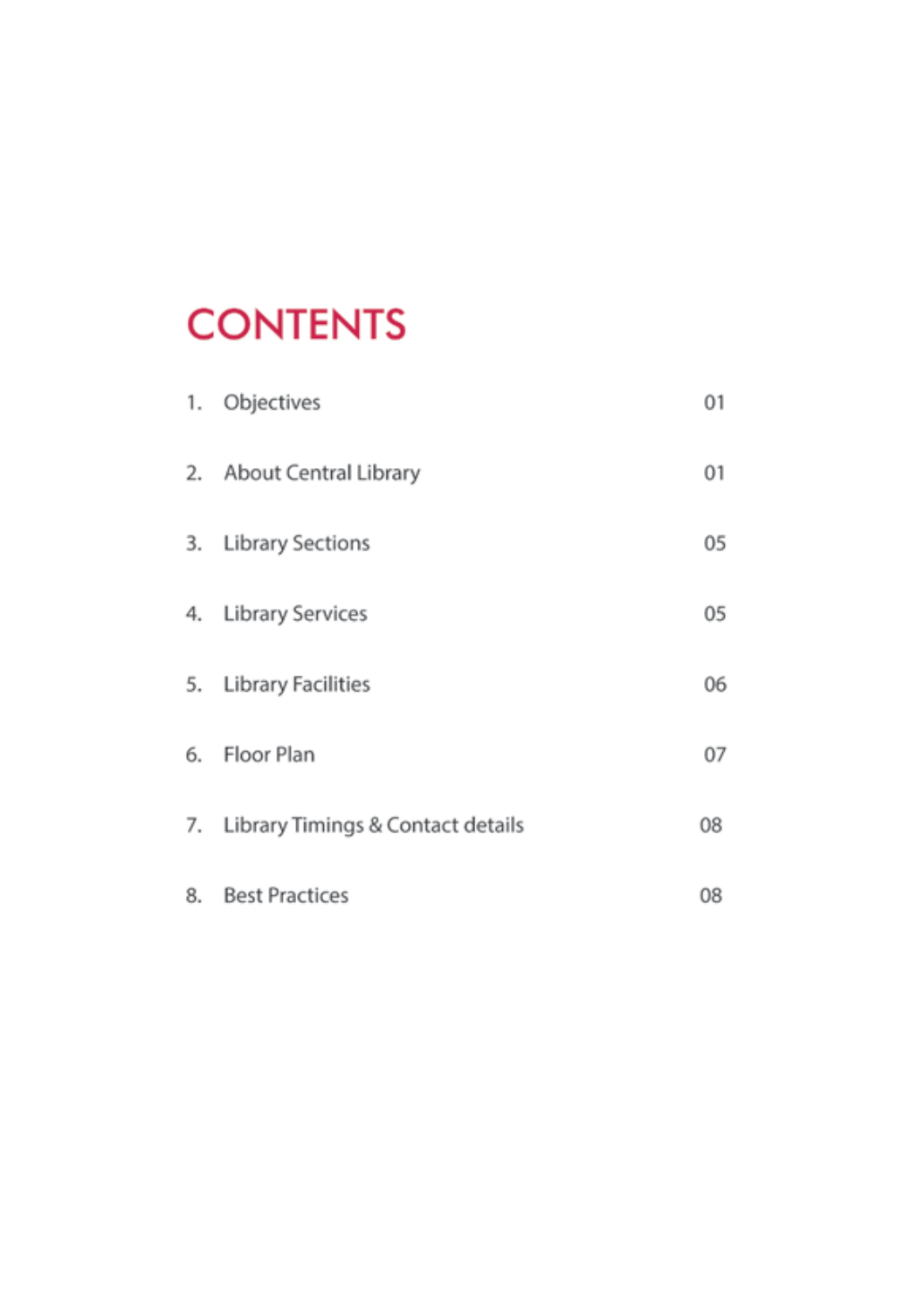### **OBJECTIVES**

- To provide value added information services to the users.
- To establish state-of-the-art technologies and facilities in library services.
- To provide effective and innovative services to meet the changing needs of the students, faculty and staff.
- To provide technical and manual assistance to Students, Faculty and Staff to access the resources.

### ABOUT CENTRAL LIBRARY

Central Library is a focal point of academic information and services which provides high-quality ambiance for the users with valuable resources. Covering a carpet area of 81000 sq ft., Library provides the best services to the academic fraternity to meet their teaching and research requirements.



Central Library maintains Hybrid collection and is fully automated with bar-code technology which was implemented in 2009. As one of the best established University Library, International Standards of OPAC (Online Public Access Catalogue like AACR-II and Z39.50 is used for bibliographic search.

ILMS - LIBSYS 4.0: The special features of the software are end-to-end manageability of the library operations through its comprehensive modules. As a Web-based solution, it provides platform independence. The interactive features include the Web OPAC facility.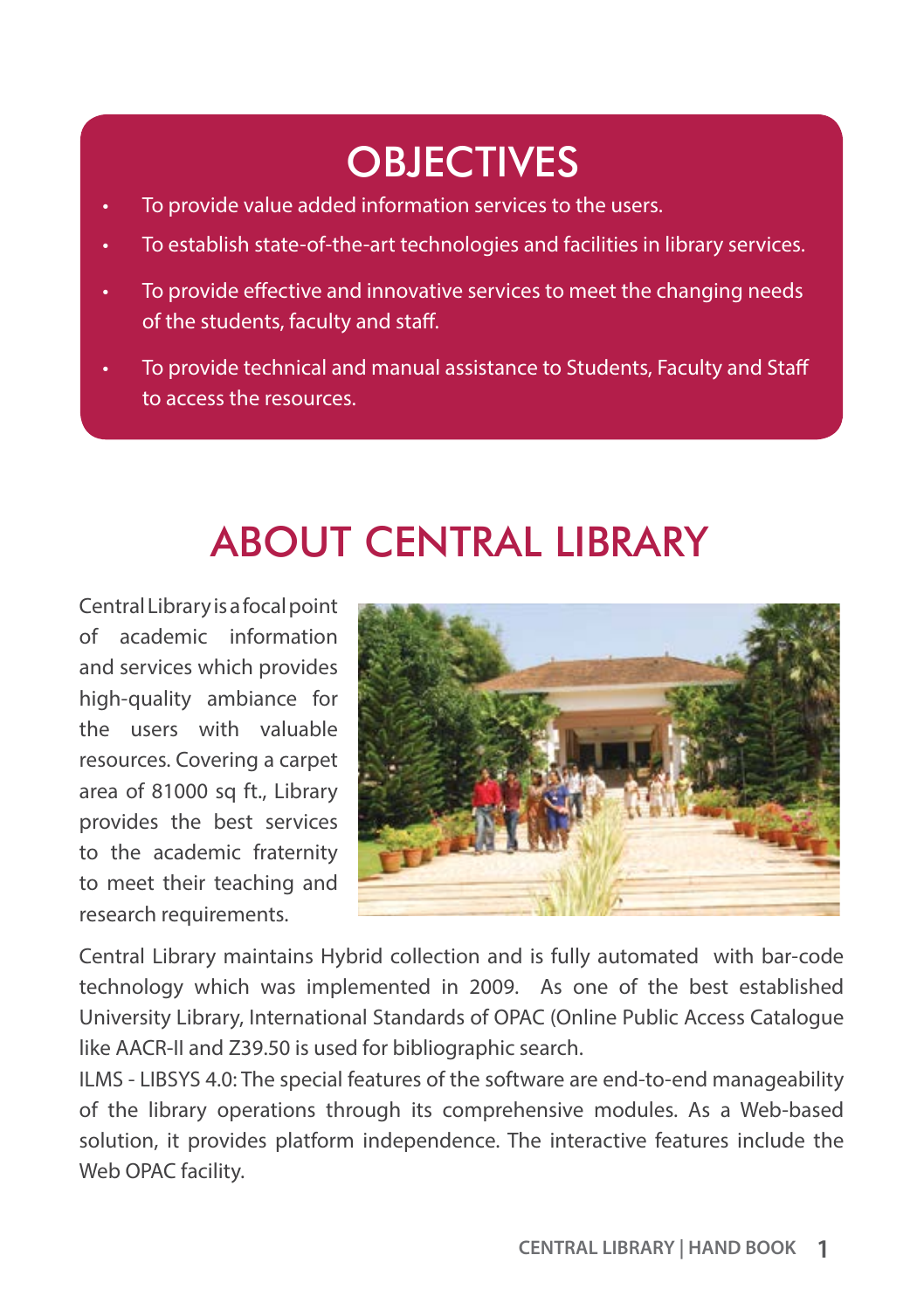| <b>Library Area</b>     | 81000 Sq. Ft. |  |
|-------------------------|---------------|--|
| <b>Reading Room</b>     | 8430 Sq. Ft.  |  |
| <b>Seating Capacity</b> | 1000          |  |
|                         |               |  |

m

**Sept** 

×

|                       | <b>DIGITAL LIBRARY</b> |  |
|-----------------------|------------------------|--|
| Seating capacity      | 170                    |  |
| Computers             | 30                     |  |
| <b>OPAC Computers</b> | x                      |  |

| <b>Print Books</b> |       | Print<br>periodicals |
|--------------------|-------|----------------------|
| Volumes            | 84865 |                      |
| <b>Titles</b>      | 57539 | 275                  |

| eResource Statistics |       |  |
|----------------------|-------|--|
| e-Journals           | 15478 |  |
| eBooks               | 23335 |  |
| DVD/CD               | 5384  |  |
| <b>Dissertations</b> | 3855  |  |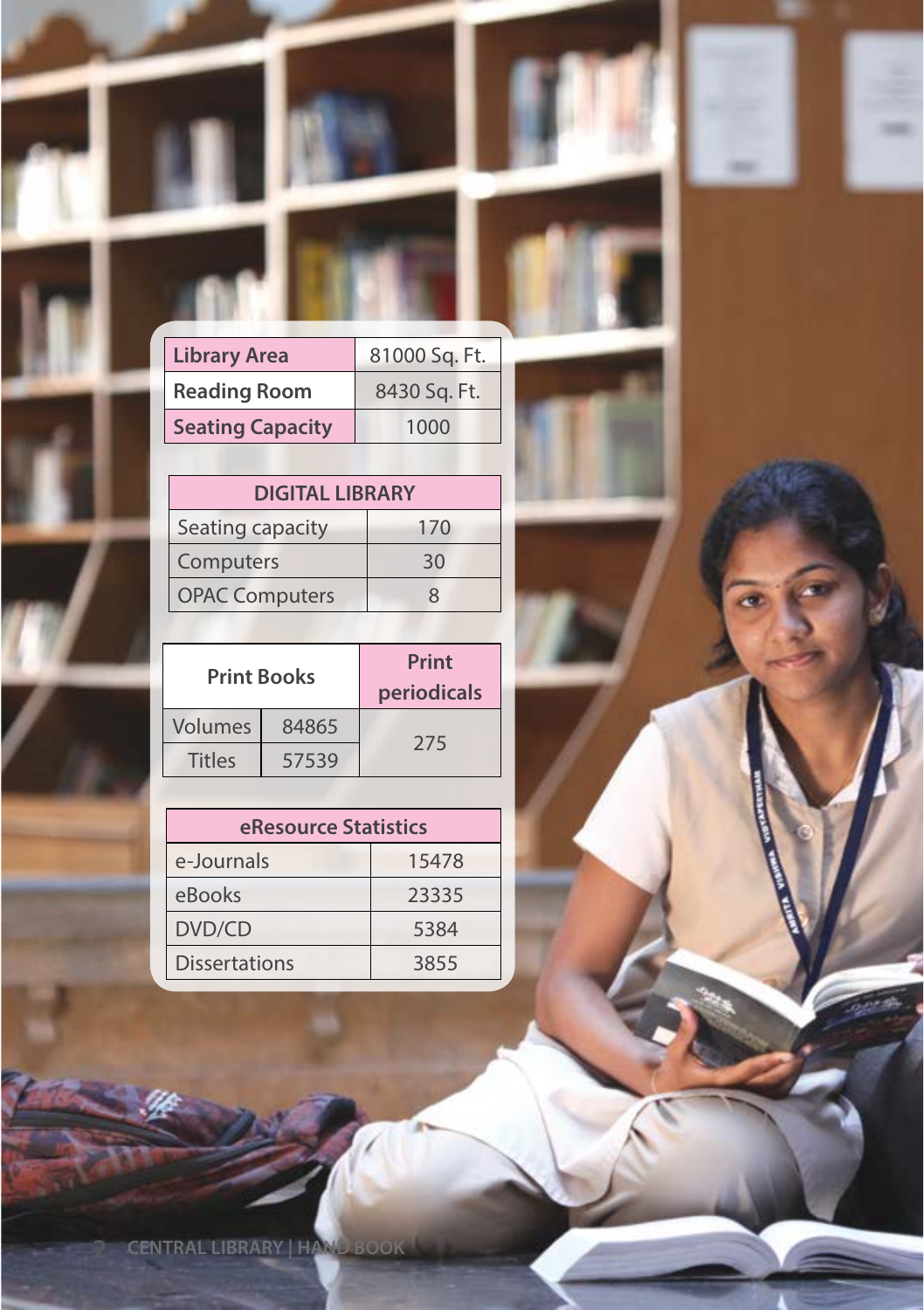#### URL OF LIBRARY WEB PAGE & INTRANET

**Library https://www.amrita.edu/school/ engineering/coimbatore/resources/ library**

**Intranet https://intranet.cb.amrita.edu/**

#### **Institutional Repository**

- Ph.D Theses
- Dissertations-PG
- Project reports-UG
- $\checkmark$  Examination papers
- Newpaper Archives

#### **Provision for Differently Abled**

- Separate entrance
- Read aloud eBooks / Articles

#### **Membership**

- a) DELNET
- b) National Digital Library (NDL) For NDL Club Registration and Passkey, Please contact Librarian
- c) Shodhganga
- e) eShodhsindhu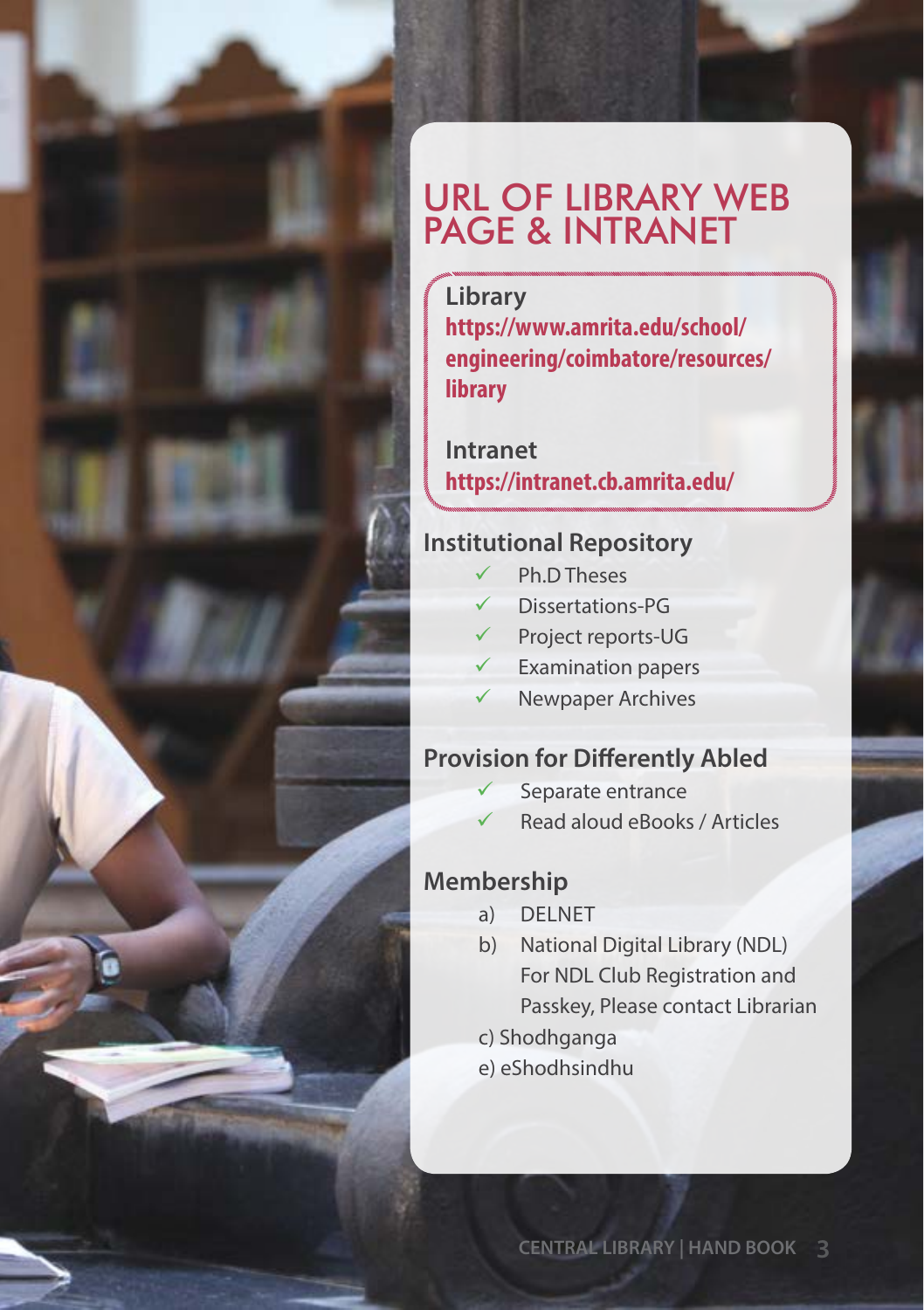### eRESOURCES

#### eBOOKS









Open [ ] Journals

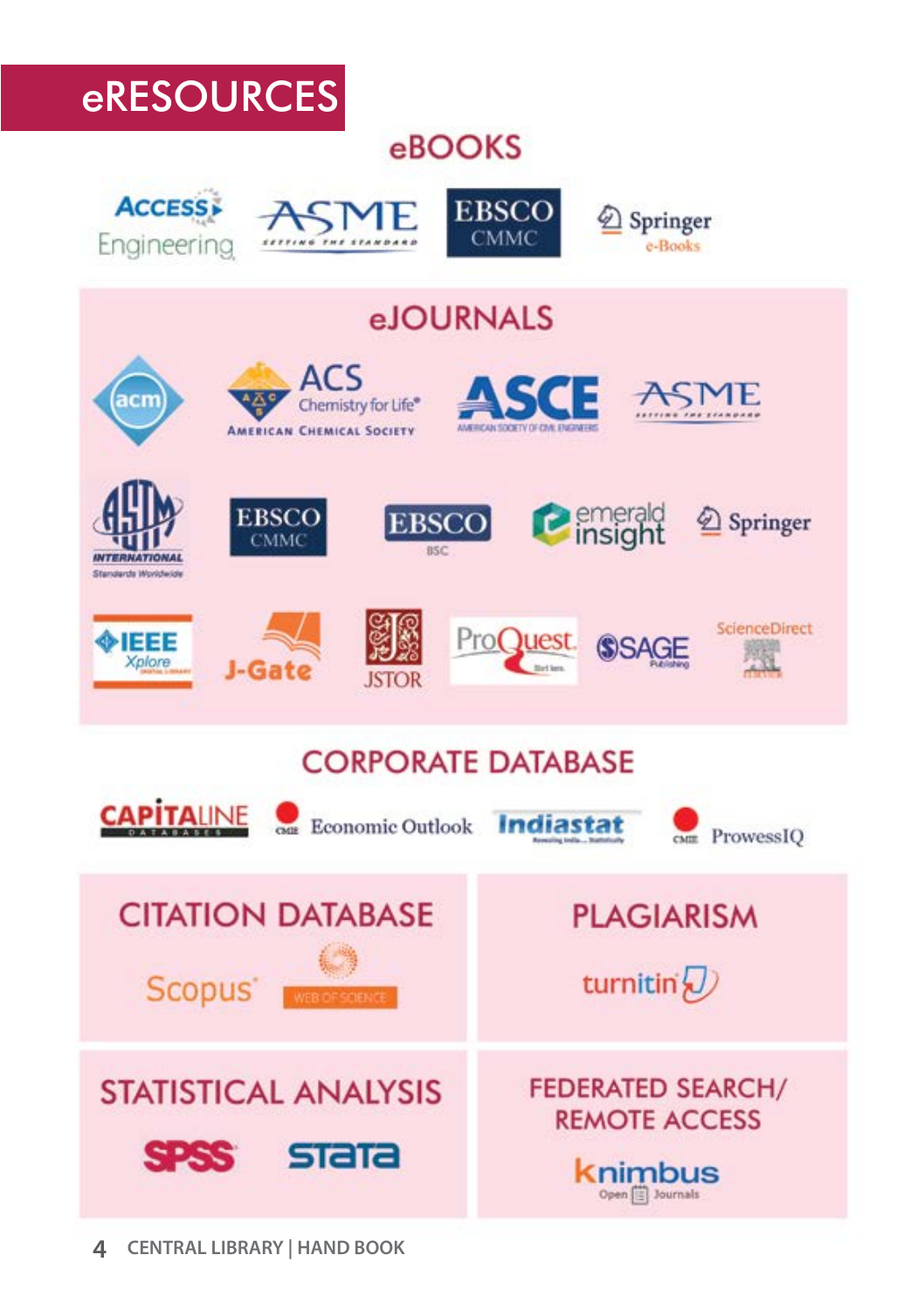# **REFERENCE SOURCES**

- Handbooks
- **Encyclopedias**
- Manuals
- Dictionaries
- Ph.D Theses and Dissertations
- Project Reports
- DVD/CD

#### LIBRARY SECTIONS

- Acquisiton Section
- Periodical Section
- Circulation Section
- **Technical Section**
- Maintenance Section
- **Digital Library**
- Reprography and Printing
- **Binding Section**

## LIBRARY SERVICES

- Library Literacy Session & Hands -On -Training
- OPAC (Online Public Access Catalogue)
- CD-Rom Database Service
- Document Delivery Service
- Bibliographic Service
- Reference Service
- Inter Library Loan
- Reprographic Service
- Current Awareness Service

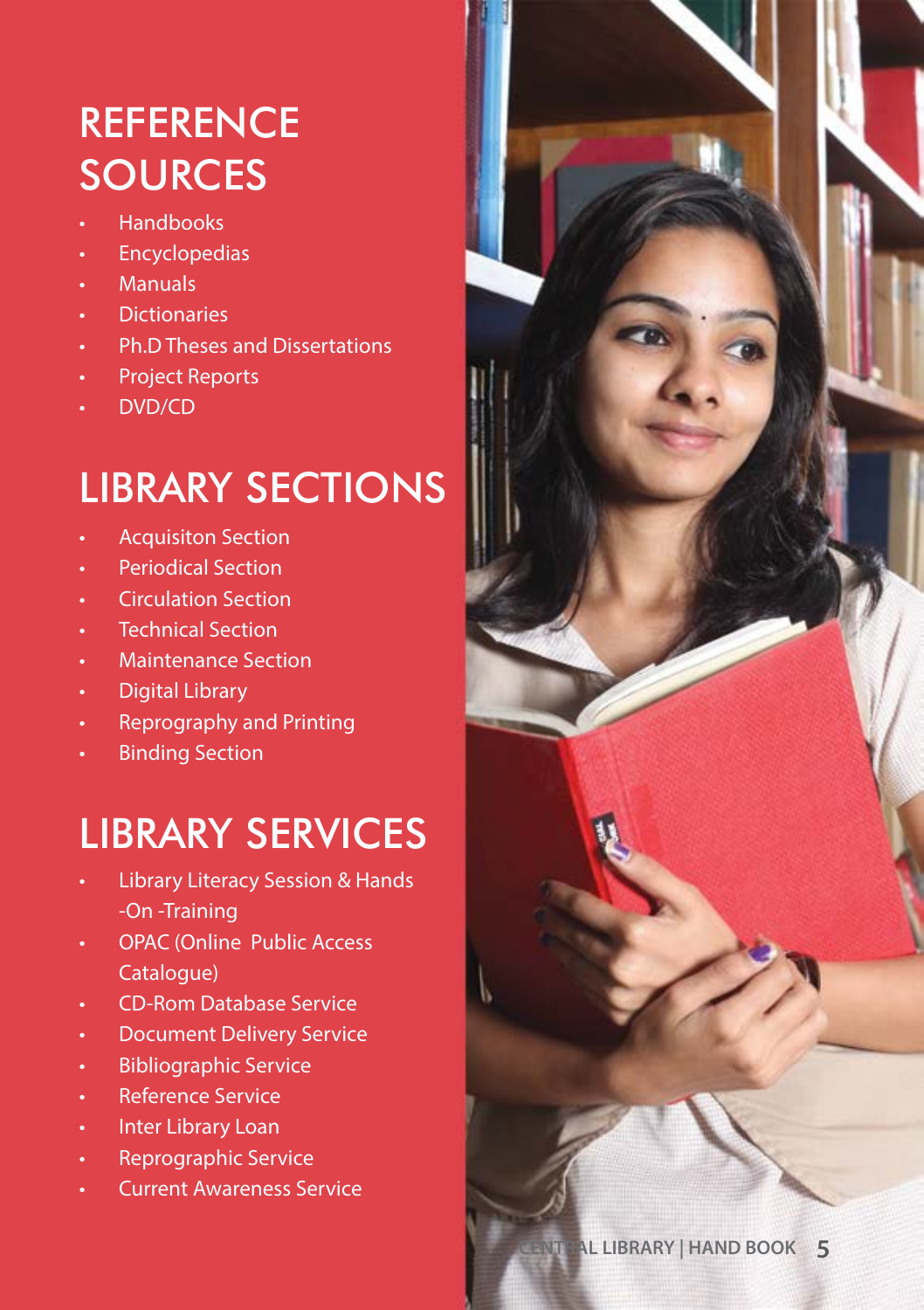## LIBRARY FACILITIES

- Fully Automated Library with LAN and Wi-Fi connection for accessing e-Resources and Internet
- All e-resources are accessible across the campus through WiFi
- Digital Library seating capacity of 170 with Ethernet connectivity
- Laptop Charging Stations 500 Nos
- WEB OPAC

## SUBJECT GATEWAYS

- **• NPTEL**
- **• National Digital Library**
- **• SwayamPrabha**
- **• e-PG Pathsala**
- **• Swayam**
- **• South Asian Archive**
- **• EDX**
- **• UGC MOOCs**
- **• National Academy Repository**
- **• VIDYA Digital Library**
- **• World eBook Library**
- **• IMF e-Library**
- **• DELNET Knowledge Gainer**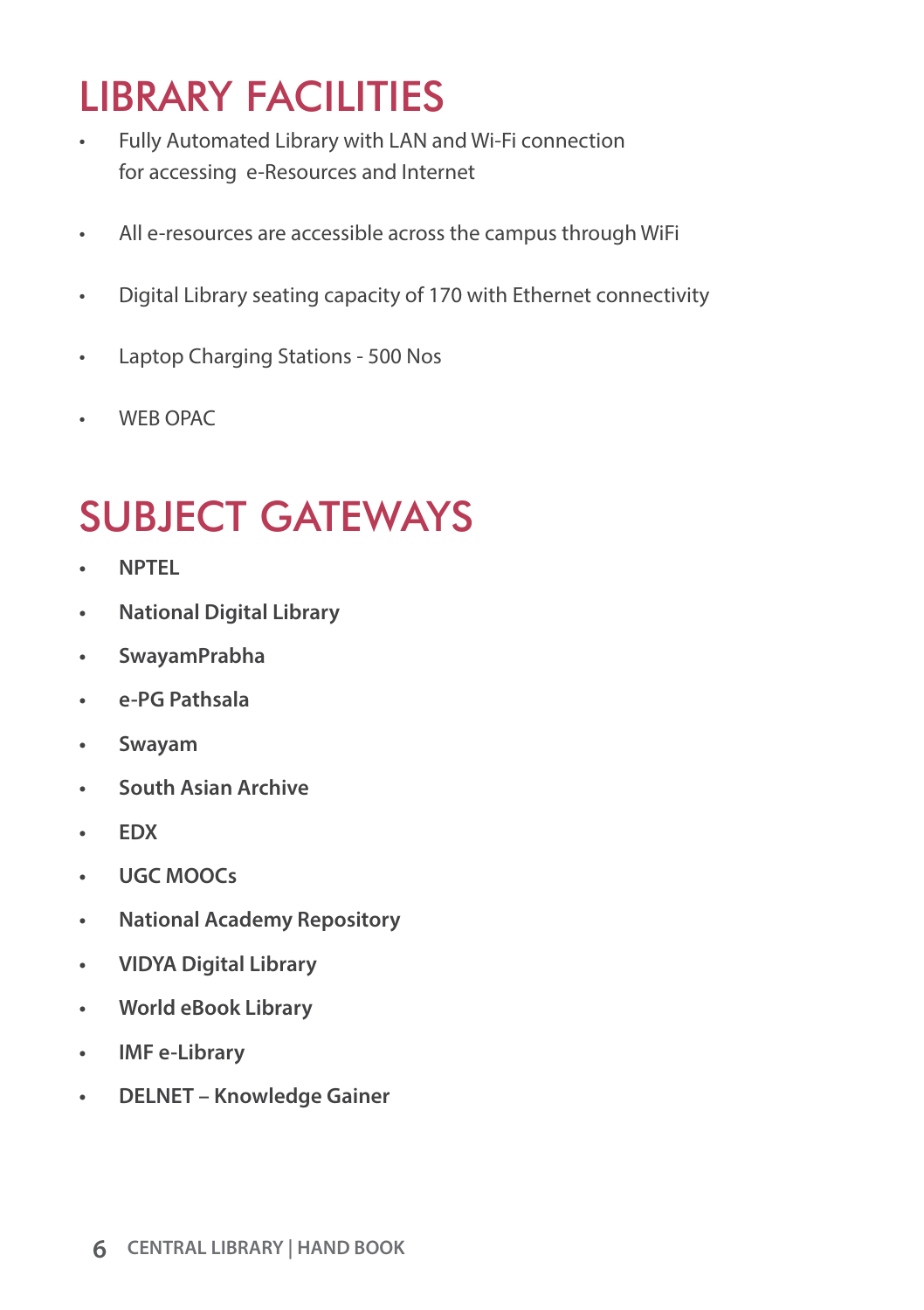#### LIBRARY FLOOR PLAN GROUND FLOOR

- **• Acquisition Section**
- **• Back Volumes**
- **• Cafeteria(Basement)**
- **• Circulation Section**
- **• Drinking Water**
- **• Emergency Exit**
- **• Librarian's Cabin**
- **• New Arrivals**
- **• News Papers**
- **• Periodical Section**
- **• Property Counter**
- **• Reading Hall 1&2**
- **• Reprography & Printing**
- **• Rest Room Ladies**
- **• Stack G :** 
	- $\Box$  Communication
	- $\square$  Language & Lit.
	- $\square$  Spiritual Books
- **• Stack GM** : Management

#### LIBRARY FLOOR PLAN FIRST FLOOR

- **• Competitive Exams**
- **• Computer Science**
- **• Digital Library**
- **• Reference :** Books, Standards Ph.D Theses Project Reports
- **• Rest Room Gents**
- **• Stack A :** Mathematics, Physics Chemistry
- **• Stack B :** Mechanical Engineering Electrical Engineering
- **• Stack C :** Electronics & Communication, Electronics & Instrumentation
- **• Stack D :** Civil Engineering Aerospace Engineering Chemical Engineering
- **• Environmental Engineering**
- **• Agricultural Science**
- **• Technical & Processing Section**
- **• Textbook Section**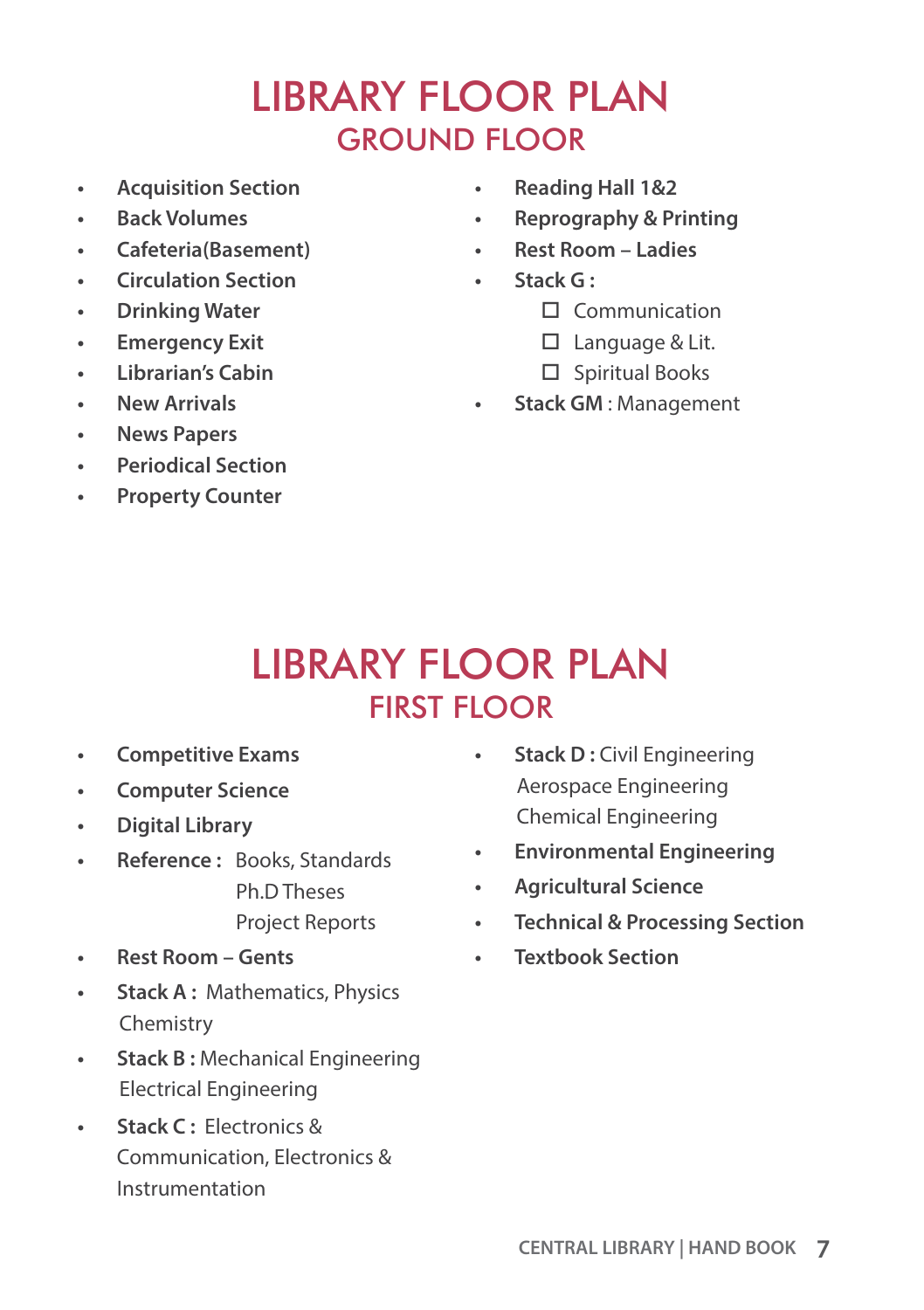#### LIBRARY TIMING & CONTACT DETAILS

| <b>TIMING</b>                 |                |  |
|-------------------------------|----------------|--|
| <b>Monday - Friday</b>        | 8am - 10pm     |  |
| <b>Saturdays</b>              | 8am - 8pm      |  |
| <b>Sundays &amp; Holidays</b> | 9am - 5pm      |  |
| <b>During examinations</b>    | 8am - Midnight |  |

#### **CONTACT**

**M. Jeyothiprakash** 

m\_jyothi@cb.amrita.edu

Extn. : 5910 / 5911

# BEST PRACTICES

- Library Literacy Session & Hands-On-Training
- Open Access System
- Weeding out of books
- Display of New arrivals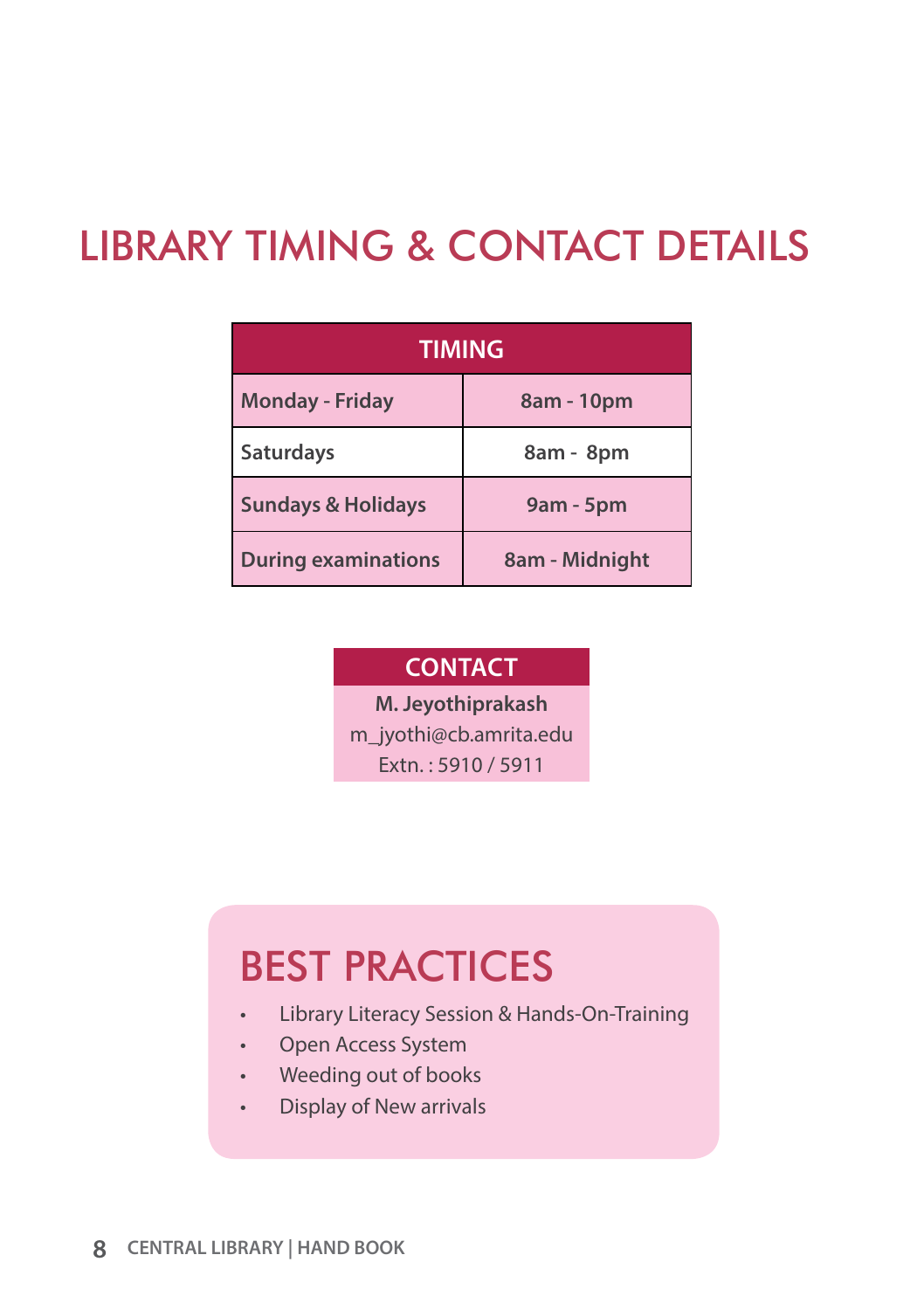#### **AWARDS RECEIVED**

- 1. Best User Award by EBSCO 2019
- 2. Certificate of Appreciation by SPRINGER NATURE 2019